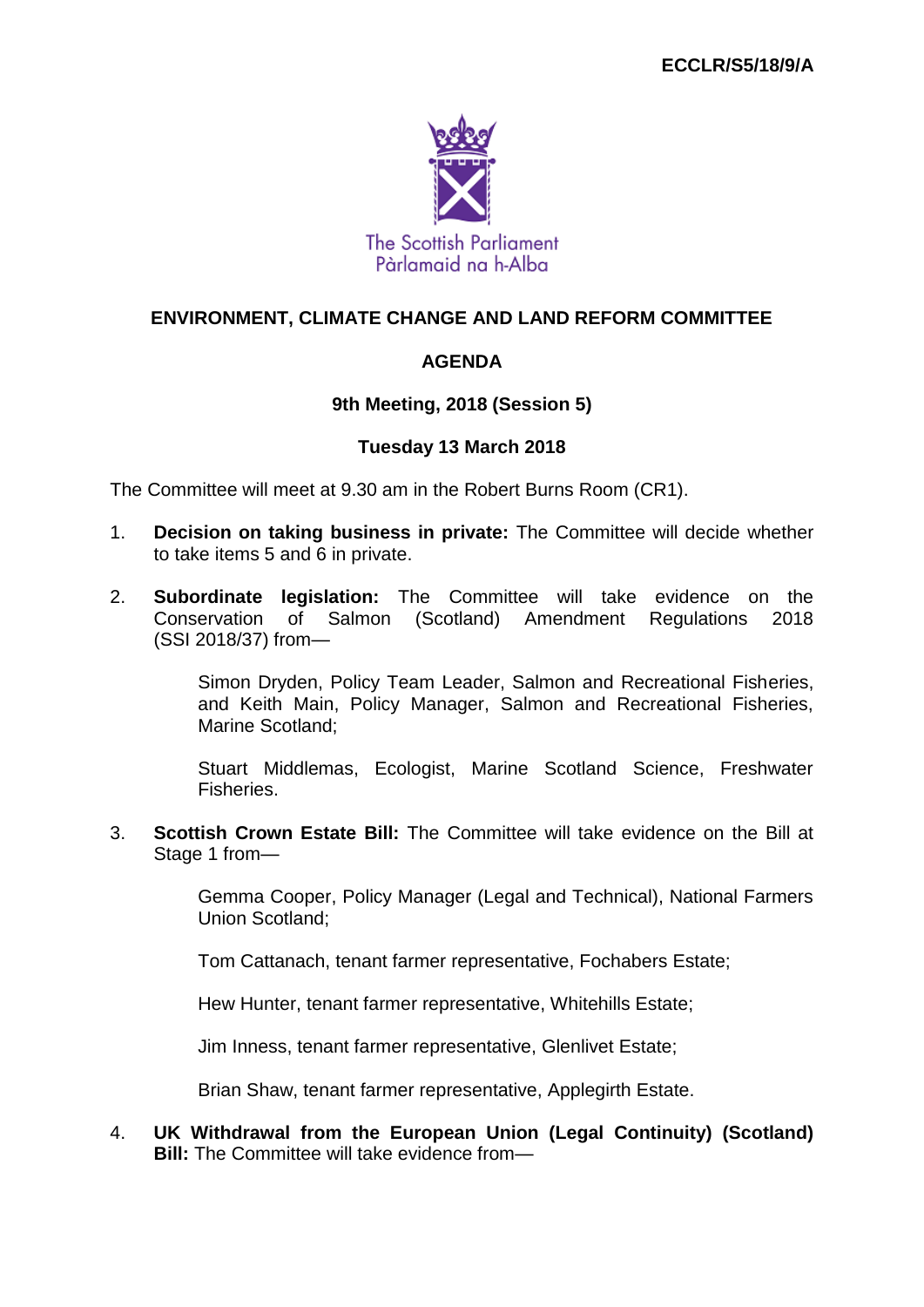Michael Russell, Minister for UK Negotiations on Scotland's Place in Europe, Kate Thomson-McDermott, Head of Post-EU Referendum Team, Luke McBratney, Bill Manager, Constitutional Policy Team, and Alison Coull, Divisional Solicitor, Constitutional and Civil Law Division, Scottish Government.

- 5. **Subordinate legislation:** The Committee will consider evidence heard earlier in the meeting.
- 6. **UK Withdrawal from the European Union (Legal Continuity) (Scotland) Bill:** The Committee will consider evidence heard earlier in the meeting.
- 7. **Scottish Crown Estate Bill (in private):** The Committee will consider evidence heard earlier in the meeting.

Lynn Tullis Clerk to the Environment, Climate Change and Land Reform Committee Room T3.40 The Scottish Parliament **Edinburgh** Tel: 0131 348 5240 Email: ecclr.committee@parliament.scot.

The papers for this meeting are as follows—

**Agenda Item 2**

| Subordinate Legislation                                                                | ECCLR/S5/18/9/1        |
|----------------------------------------------------------------------------------------|------------------------|
| <b>PRIVATE PAPER</b>                                                                   | ECCLR/S5/18/9/2        |
| Agenda item 3                                                                          | (P)                    |
| Scottish Crown Estate Bill Cover Note                                                  | ECCLR/S5/18/9/3        |
| <b>PRIVATE PAPER</b>                                                                   | ECCLR/S5/18/9/4        |
| Agenda item 4                                                                          | (P)                    |
| UK Withdrawal from the European Union (Legal Continuity)<br>(Scotland) Bill Cover Note | ECCLR/S5/18/9/5        |
| <b>PRIVATE PAPER</b>                                                                   | ECCLR/S5/18/9/6<br>(P) |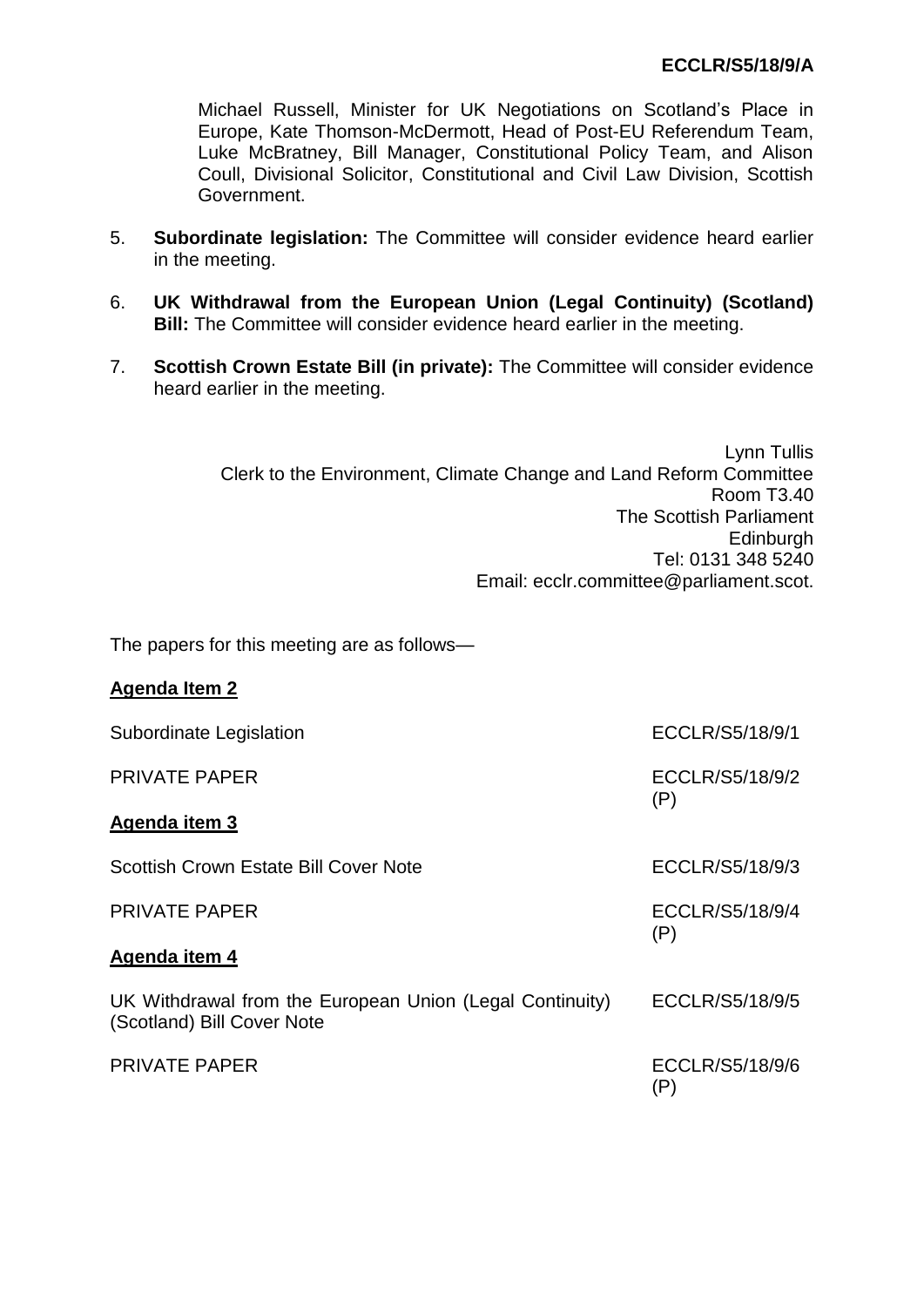## **Environment, Climate Change and Land Reform Committee**

## **9 th Meeting, 2017 (Session 5)**

## **Tuesday 13 March 2018**

### **Conservation of Salmon (Scotland) Amendment Regulations 2018 (SSI 2018/37)**

### **Background**

1. The Conservation of Salmon (Scotland) Amendment Regulations 2018 (SSI 2018/37) were laid in the Scottish Parliament on 8 February 2018 and referred to the Environment, Climate Change and Land Reform Committee for consideration under the negative procedure.

#### **Conservation of Salmon (Scotland) Amendment Regulations 2018 (SSI 2018/37)**

2. The [Conservation of Salmon \(Scotland\) Regulations 2016](http://www.legislation.gov.uk/ssi/2016/115/contents/made) make provision to regulate the killing of salmon in specified areas. The purpose of this is to ensure the killing of Atlantic salmon is managed by assessing and categorising the areas of inland water with regard to the conservation status of the stocks. They specify, for each area, whether retention of caught salmon is prohibited. These regulations also required the Scottish Government to carry out assessments of stock levels and the purpose of the [Conservation of Salmon \(Scotland\) Amendment Regulations 2018](1.%09http:/www.legislation.gov.uk/ssi/2018/37/contents/made)  [\(SSI 2018/37\)](1.%09http:/www.legislation.gov.uk/ssi/2018/37/contents/made) is to amend the 2016 instrument to reflect the most recent assessment.

- 3. The [instrument](http://www.legislation.gov.uk/ssi/2016/115/contents/made) is accompanied by:
	- [A policy note;](http://www.legislation.gov.uk/ssi/2018/37/pdfs/ssipn_20180037_en.pdf) and
	- **[Business and Regulatory Impact Assessment](http://www.legislation.gov.uk/ssi/2018/37/pdfs/ssifia_20180037_en.pdf)**

4. The Scottish Government has described the process of the development of the instrument on its [website,](http://www.gov.scot/Topics/marine/Salmon-Trout-Coarse/fishreform/licence/status) including details of a [public consultation.](http://www.gov.scot/Topics/marine/Salmon-Trout-Coarse/fishreform/licence/status/limits) A table of the [grading of each river](http://www.gov.scot/Topics/marine/Salmon-Trout-Coarse/fishreform/licence/status/limits) is also available. This table is also included in [schedule 2](http://www.legislation.gov.uk/ssi/2018/37/schedule/2/made) of the regulations.

#### **Committee consideration**

5. The Committee has received [correspondence](http://www.parliament.scot/S5_Environment/Inquiries/20180301_Jackie_Baillie.pdf) from Jackie Baillie MSP and others on the regulations and will today take evidence from Scottish Government officials in advance of formal consideration of the instrument.

6. Formal consideration of the instrument will take place on 20 March 2018.

#### **Clerks Environment, Climate Change and Land Reform Committee**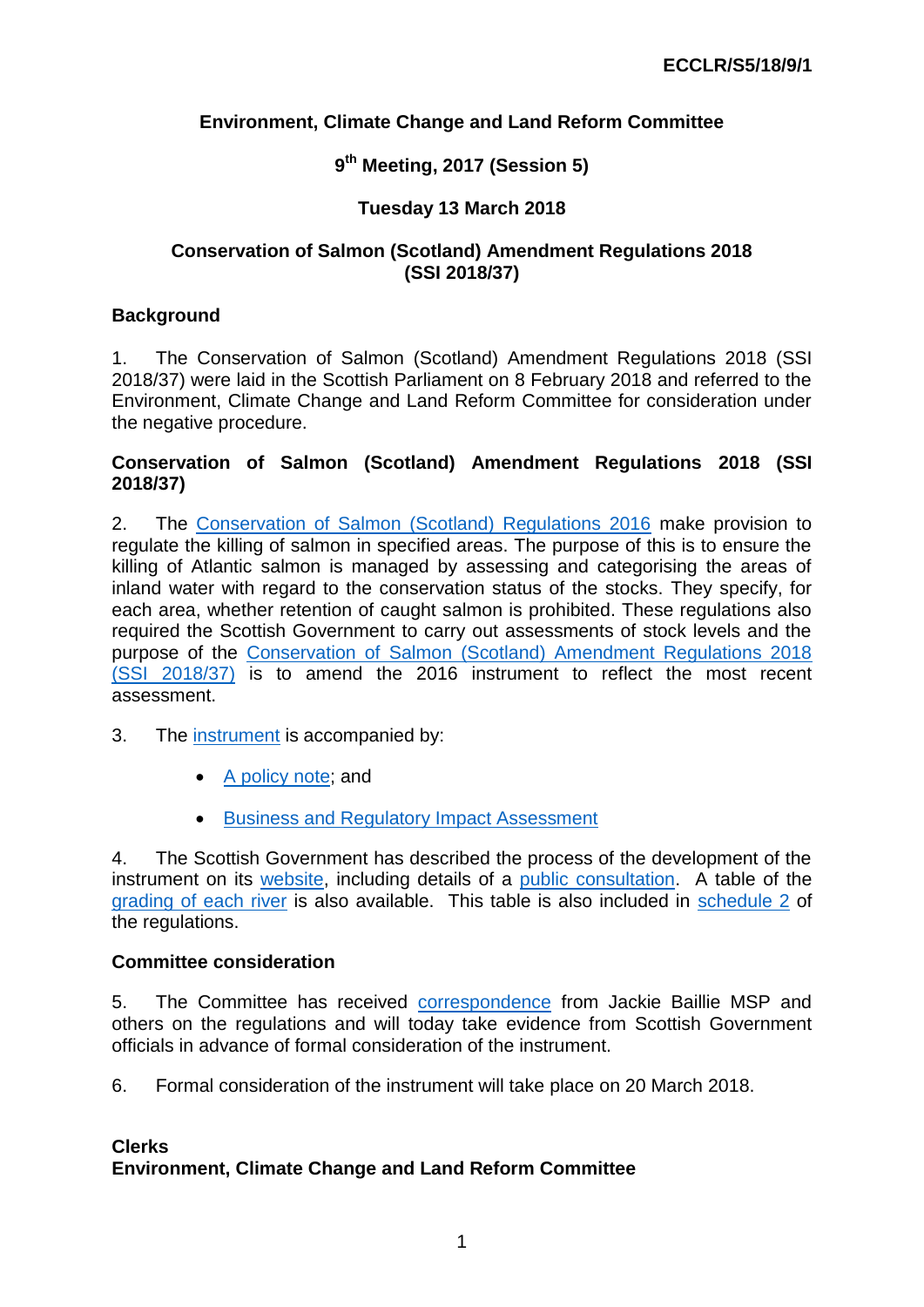# **Environment, Climate Change and Land Reform Committee**

# **9 th Meeting, 2017 (Session 5)**

## **Tuesday 13 March 2018**

## **Scottish Crown Estate Bill**

#### **Introduction**

1. The Scottish Crown Estate Bill was introduced in the Scottish Parliament on 24 January 2018. The Bill was published the following documents:

- [Scottish Crown Estate Bill](http://www.parliament.scot/Scottish%20Crown%20Estate%20Bill/SPBill24S052018.pdf)
- [Policy Memorandum](http://www.parliament.scot/Scottish%20Crown%20Estate%20Bill/SPBill24PMS052018.pdf)
- **•** [Explanatory Notes](http://www.parliament.scot/Scottish%20Crown%20Estate%20Bill/SPBill24ENS052018.pdf)
- [Financial Memorandum](http://www.parliament.scot/Scottish%20Crown%20Estate%20Bill/SPBill24FMS052018.pdf)
- [Statement on Legislative Competence](http://www.parliament.scot/Scottish%20Crown%20Estate%20Bill/SPBill24LCS052018.pdf)
- [Delegated Powers Memorandum](http://www.parliament.scot/Scottish%20Crown%20Estate%20Bill/SPBill24DPMS052018.pdf)

2. The Parliamentary Bureau referred the Bill to the Environment, Climate Change and Land Reform Committee to consider and report on the general principles.

3. The Finance and Constitution Committee will consider the Financial Memorandum to the Bill while the Delegated Powers and Law Reform Committee will consider the delegated powers at Stage 1.

## **Background to the Bill**

4. The Crown Estate in Scotland was originally part of the UK wide Crown Estate, which is one of the largest property owners in the UK. It is independently managed in the UK by the Crown Estate Commissioners (CEC) which belongs to the reigning monarch 'in right of The Crown'. However, it is not Her Majesty the Queen's private property as Crown Estate assets cannot be sold by the monarch nor do revenues from it belong to them.

5. In 2014 the [Smith Commission](http://webarchive.nationalarchives.gov.uk/20151202171017/http:/www.smith-commission.scot/) agreed responsibility for the management of the CEC economic assets in Scotland, and the revenue generated from these assets, should be transferred to the Scottish Parliament. This would include the Crown Estate's seabed, urban assets, rural estates, mineral and fishing rights, and the Scottish foreshore for which it is responsible. It also agreed that following this transfer, responsibility for the management of those assets will be further devolved to local authority areas such as Orkney, Shetland, Comhairle nan Eilean Siar, or other areas who seek such responsibilities.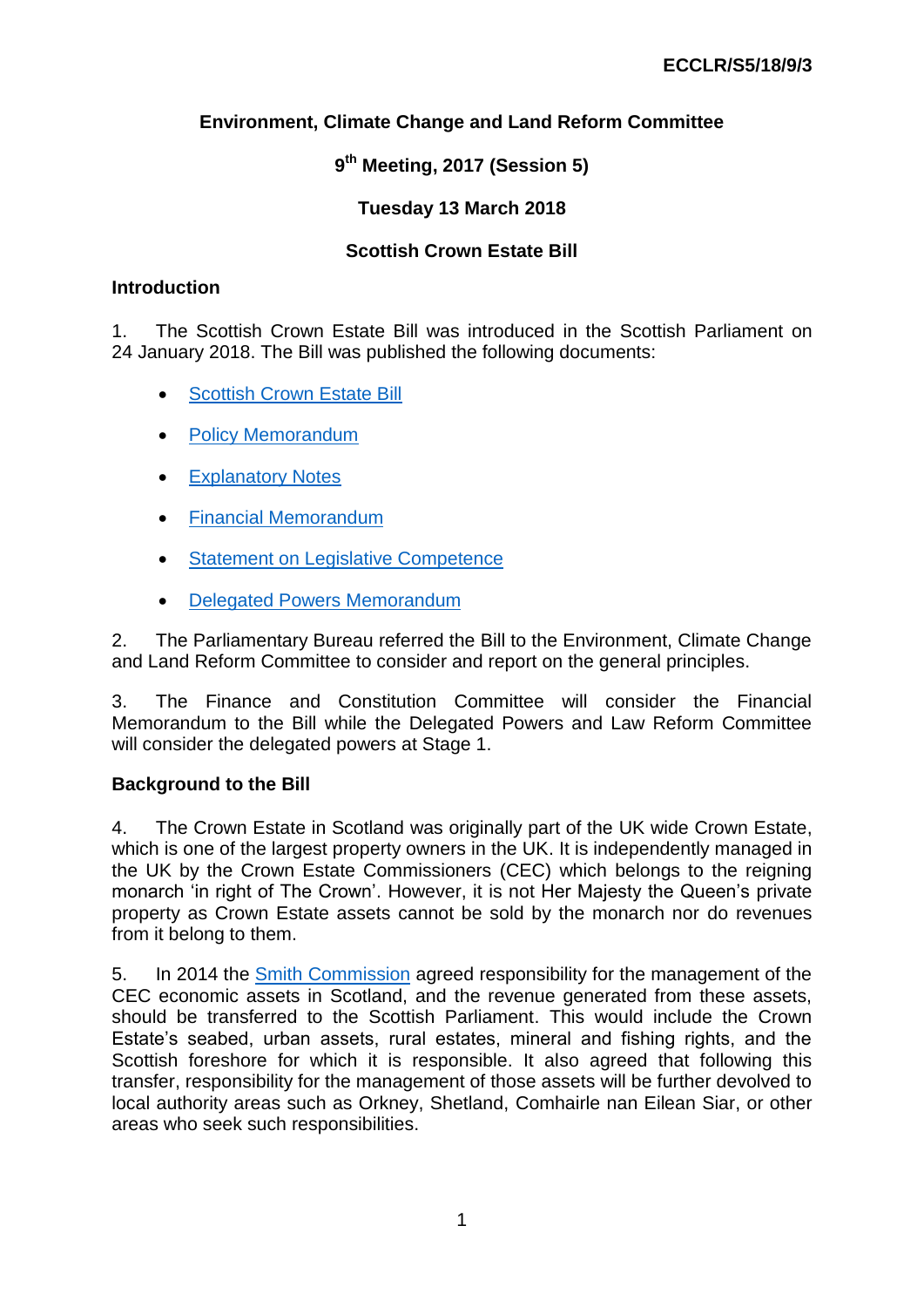6. These recommendations were included in the [Scotland Act 2016](http://www.legislation.gov.uk/ukpga/2016/11/section/36/enacted) and powers over the revenue and management of the Crown Estate in Scotland were subsequently transferred to the Scottish Government. It then established an interim body to take on the management functions of the Scottish assets. This body, Crown Estate Scotland, become fully operational on 1 April 2017 and operates under a [framework document](http://www.crownestatescotland.com/about-us/structure-governance) drawn up by the Scottish Government.

- 7. Crown Estate Scotland is responsible for managing:
	- 37,000 hectares of rural land with agricultural tenancies, residential and commercial properties and forestry on four rural estates (Glenlivet, Fochabers, Applegirth and Whitehill);
	- Rights to fish wild salmon and sea trout in in river and coastal areas;
	- Rights to naturally-occurring gold and silver across most of Scotland;
	- Just under half the foreshore around Scotland including 5,800 moorings and some ports and harbours;
	- Leasing of virtually all seabed out to 12 nautical miles covering some 750 fish farming sites and agreements with cables & pipeline operators;
	- The rights to offshore renewable energy and gas and carbon dioxide storage out to 200 nautical miles; and
	- Retail and office units at 39-41 George Street Edinburgh.

#### **Contents of the Bill**

8. The [Scottish Crown Estate Bill](http://www.parliament.scot/Scottish%20Crown%20Estate%20Bill/SPBill24S052018.pdf) makes provision for the on-going devolution of the Crown Estate to Scottish Ministers following the Smith Commission's recommendations and makes provision for its future management.

- **Part 1** renames Crown Estate Scotland (Interim Management), established in the 2017 Order, to Crown Estate Scotland (CES).
- **Part 2** establishes the provision that Scottish Ministers may transfer management of Scottish Crown Estate assets to a 'transferee' (colloquially a manager) which could include CES, a local authority, another Scottish public authority or a community organisation.
- **Part 3** makes provision for a number of managerial provisions including: allowing managers to dispose and/or acquire assets on behalf of the Crown as if they were owners; to maintain the financial value of the assets; to maintain and enhance the wider socio-economic benefits of Scotland; and prepare management plans.
- **Part 4** covers a range of more general provisions, including the parliamentary procedure to be used for future regulations and the commencement of the Bill.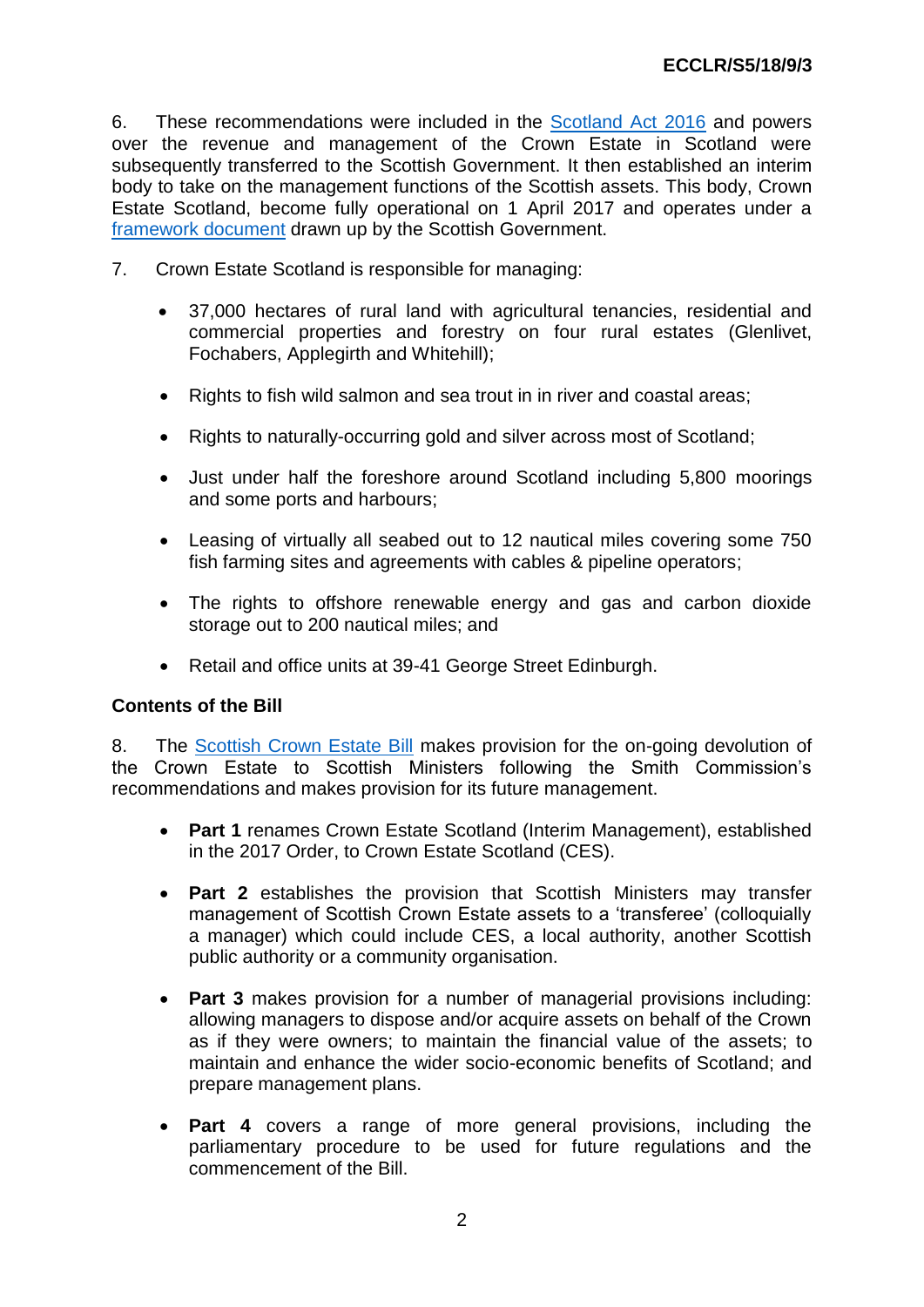## **Environment, Climate Change and Land Reform Committee Scrutiny**

| <b>Date</b>     | <b>Event</b>                                             |
|-----------------|----------------------------------------------------------|
| 9 February      | Launch of call for views                                 |
| 20 February     | Evidence session with Bill Team                          |
| 12 March        | <b>Potential visit</b>                                   |
| 13 March        | Evidence session with stakeholders 1                     |
| 23 March        | Close of call for views                                  |
| 27 March        | Evidence session with stakeholders 2                     |
| 17 April        | Evidence session with stakeholders 3                     |
| 24 April        | Evidence session with Cabinet Secretary                  |
| <b>Late May</b> | Publication of Stage 1 report (depending on when agreed) |
| June            | Stage 1 debate                                           |

9. The Committee's timetable<sup>1</sup> for consideration of the Bill at Stage 1 is:

10. At its meeting on [Tuesday 20 February](http://www.parliament.scot/parliamentarybusiness/report.aspx?r=11369) the Committee heard from officials from the Scottish Government on the Bill.

#### *Today's meeting*

11. At its meeting on Tuesday 13 March the Committee will hear from those who have an interest in the management of Crown Estate Scotland's four rural estates. These are:

- Gemma Cooper, Policy Manager (Legal & Technical), NFU Scotland;
- Tom Cattanach, tenant farmer representative, Fochabers Estate;
- Hew Hunter, tenant farmer representative, Whitehills Estate;
- Jim Inness, tenant farmer representative, Glenlivet Estate; and
- Brian Shaw, tenant farmer representative, Applegirth Estate.

#### *Call for views*

12. Written evidence on the Bill can be read at:

<http://www.parliament.scot/parliamentarybusiness/CurrentCommittees/107740.aspx>

#### *SPICe briefing*

13. A detailed briefing on the Bill by SPICe will be [available here](https://digitalpublications.parliament.scot/ResearchBriefings) from Monday 12 March.

### **Clerks Environment, Climate Change and Land Reform Committee**

<sup>1</sup>  $1$  The Committee agreed changes to its overall work programme at its meeting on Tuesday 6 March 2018. The timetable for its consideration of the Scottish Crown Estate Bill has since been updated to reflect these changes.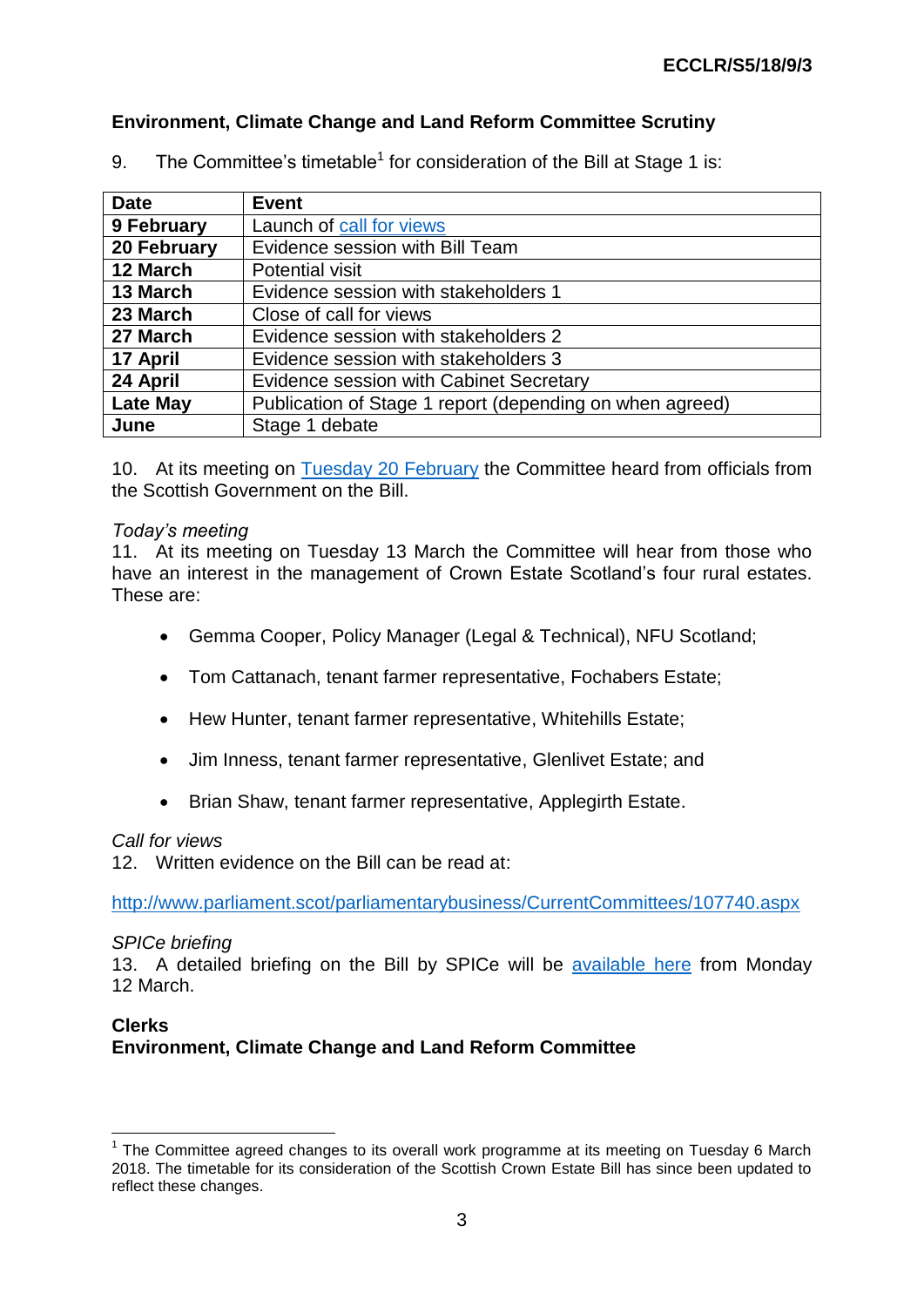# **Environment, Climate Change and Land Reform Committee**

## **9th Meeting, 2017 (Session 5)**

## **Tuesday 13 March 2018**

## **UK Withdrawal from the European Union (Legal Continuity) (Scotland) Bill**

### **Introduction**

1. As part of its work programme discussion on 6 March the Committee agreed to invite the Minister for UK Negotiations on Scotland's Place in Europe to give evidence to the Committee on the UK Withdrawal from the European Union (Legal Continuity) (Scotland) Bill (SB) and EU environmental and animal welfare principles on 13 March. The Committee also agreed to write to the Minister in advance of the evidence session. The correspondence is included as **Annexe A**.

## **Background**

2. The Committee understands neither the European Union (Withdrawal) Bill (UKB), or the SB makes provision for future environmental policy, with the exception of the "keep pace" power in the SB. Neither Bill makes provision for embedding current EU general principles relating to environmental protection or animal welfare as general principles of Scots law for the future.

3. The Committee has a [current inquiry](http://www.parliament.scot/parliamentarybusiness/CurrentCommittees/107913.aspx) on the EU environmental and animal welfare principles. The call for evidence on this closes on 29 March. The Committee has also heard from stakeholders and experts who have raised concerns in relation to the failure of the (UKB) to roll over environmental principles of EU law into UK law and some stakeholders have called for the Bill to convert all EU environmental law, including environmental principles, into UK law. Many stakeholders consider the absence of provisions in the SB to incorporate those principles into domestic law following the UK's exit from the EU to be a critical gap.The Committee is also aware of evidence from Scottish Environment LINK to the Finance and Constitution Committee on its inquiry into the Continuity Bill.

## **Consideration of the Bill**

4. Parliament agreed to refer the Continuity Bill to the Finance and Constitution Committee for stage 2 consideration of amendments. There will be a debate in the Chamber about the amendments on Tuesday afternoon (with no votes) followed by formal proceedings on amendments in committee that evening. Various committees are planning to take evidence on the bill.

## **Information on the Bill and timing**

5. The link to the Bill and related documents can be found [here.](http://www.parliament.scot/parliamentarybusiness/Bills/107725.aspx) SPICe published a detailed briefing on the Bill (the procedural information has been superseded- link [to the web version\)](https://digitalpublications.parliament.scot/ResearchBriefings/Report/2018/3/6/UK-Withdrawal-from-the-European-Union--Legal-Continuity---Scotland--Bill). The material for discussion for the Stage 1 debate was published w/c 26 February [\(Material for Debates for the Stage 1 debate\)](http://www.parliament.scot/Materialfordebates/March/07032018EUContinuityBill.pdf).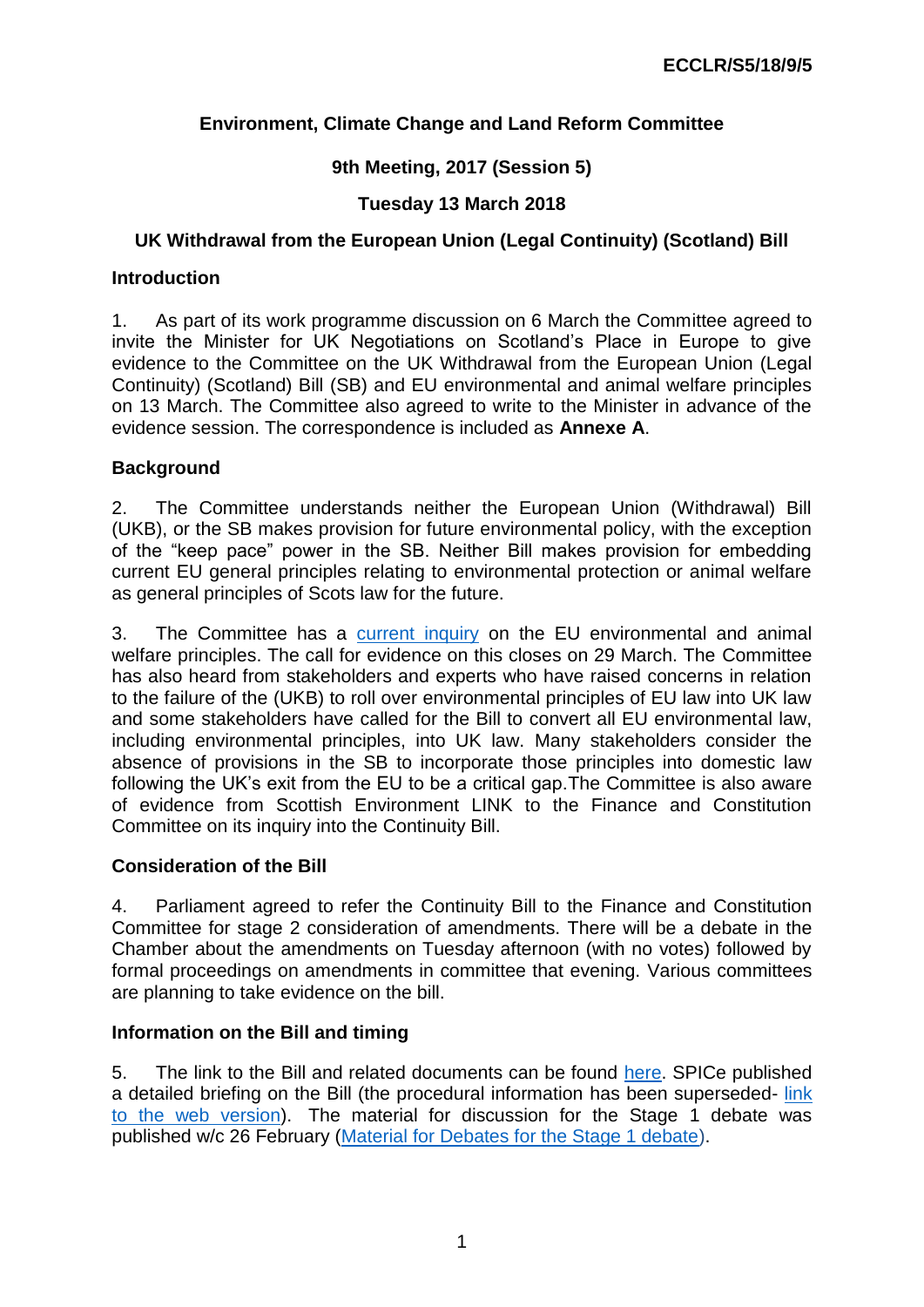6. The deadline for stage 2 amendments is 2 pm Friday 9 March. Daily lists of amendments will be published on Thursday and Friday. The marshalled list will be published on 9 March and the groupings documents will follow on Monday 12 March.

7. The Delegated Powers and Law Reform Committee have reported on the Bill and SPICe has produced a summary of that [report.](https://digitalpublications.parliament.scot/ResearchBriefings/Report/2018/3/6/UK-Withdrawal-from-the-European-Union--Legal-Continuity---Scotland--Bill)

## **Clerks**

**Environment, Climate Change and Land Reform Committee**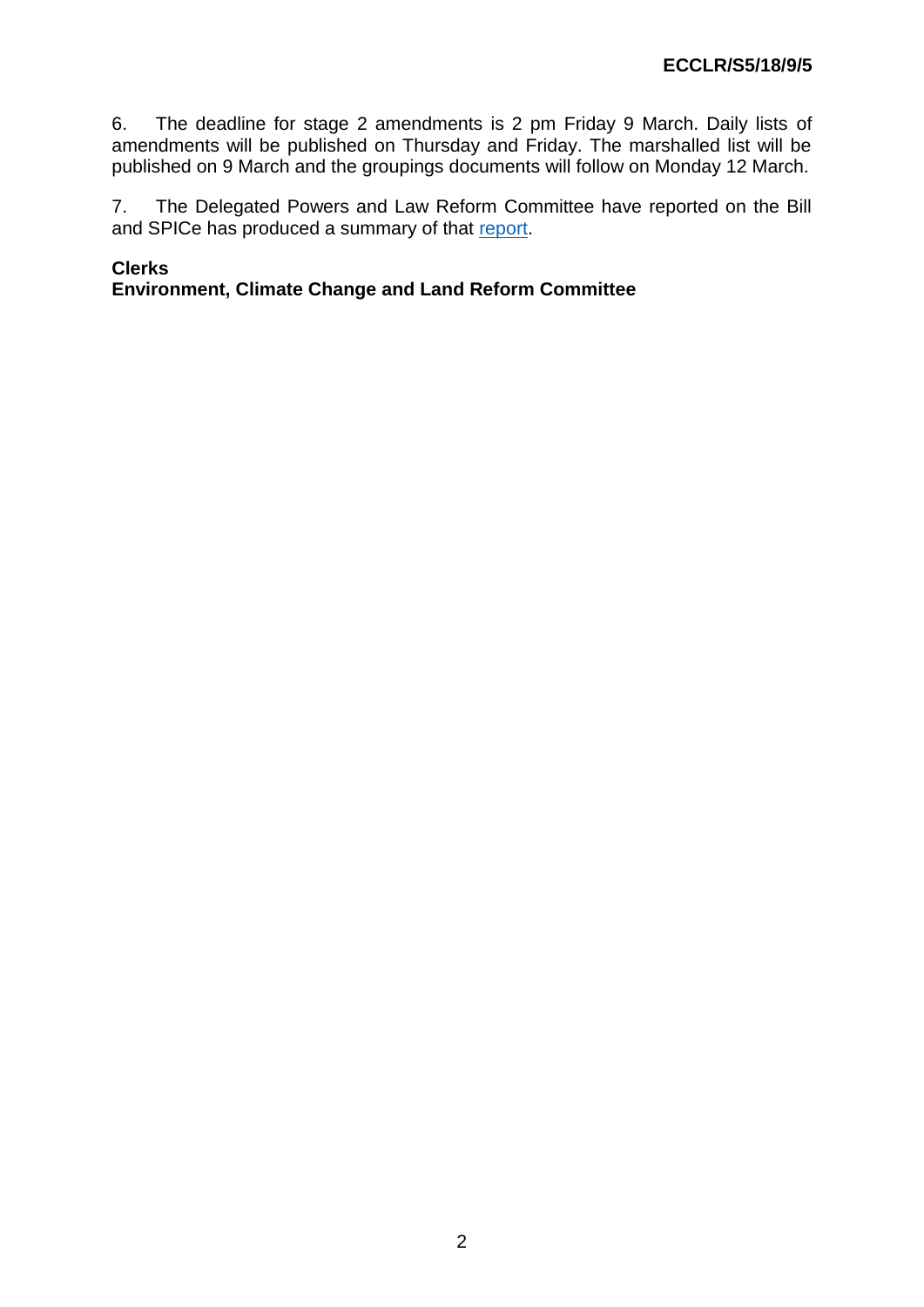#### **ECCLR/S5/18/9/5**

**Annexe A**



Michael Russell MSP Minister for UK Negotiations on Scotland's Place in Europe

c/o Clerk to the Committee Room T3.40 The Scottish Parliament **Edinburgh** EH99 1SP

*By email only*

(RNID Typetalk calls welcome) Tel: 0131 348 5240 [ecclr.committee@parliament.scot](mailto:ecclr.committee@parliament.scot)

08 March 2018

Dear Michael,

#### **Environment, Climate Change and Land Reform (ECCLR) Committee consideration of the European Union (Legal Continuity) (Scotland) Bill**

I am writing on behalf of the ECCLR Committee to invite you to give evidence to the Committee on the UK Withdrawal from the European Union (Legal Continuity) (Scotland) Bill (SB) on Tuesday 13 March. In advance of this session the Committee agreed to highlight a number of issues and questions to be addressed by the Scottish Government. With the Committee meeting and Stage Two consideration of the SB both scheduled for this coming Tuesday, it would very much appreciated if you could provide as detailed a written response as possible to the Committee, in advance of your appearance before us.

The Committee understands neither the European Union (Withdrawal) Bill (UKB), or the SB makes provision for future environmental policy, with the exception of the "keep pace" power in the SB. Neither Bill makes provision for embedding current EU general principles relating to environmental protection or animal welfare as general principles of Scots law for the future.

As you will be aware the Committee has a [current inquiry](http://www.parliament.scot/parliamentarybusiness/CurrentCommittees/107913.aspx) on the EU environmental and animal welfare principles. The call for evidence on this closes on 29 March. The Committee has also heard from stakeholders and experts who have raised concerns in relation to the failure of the UKB to roll over environmental principles of EU law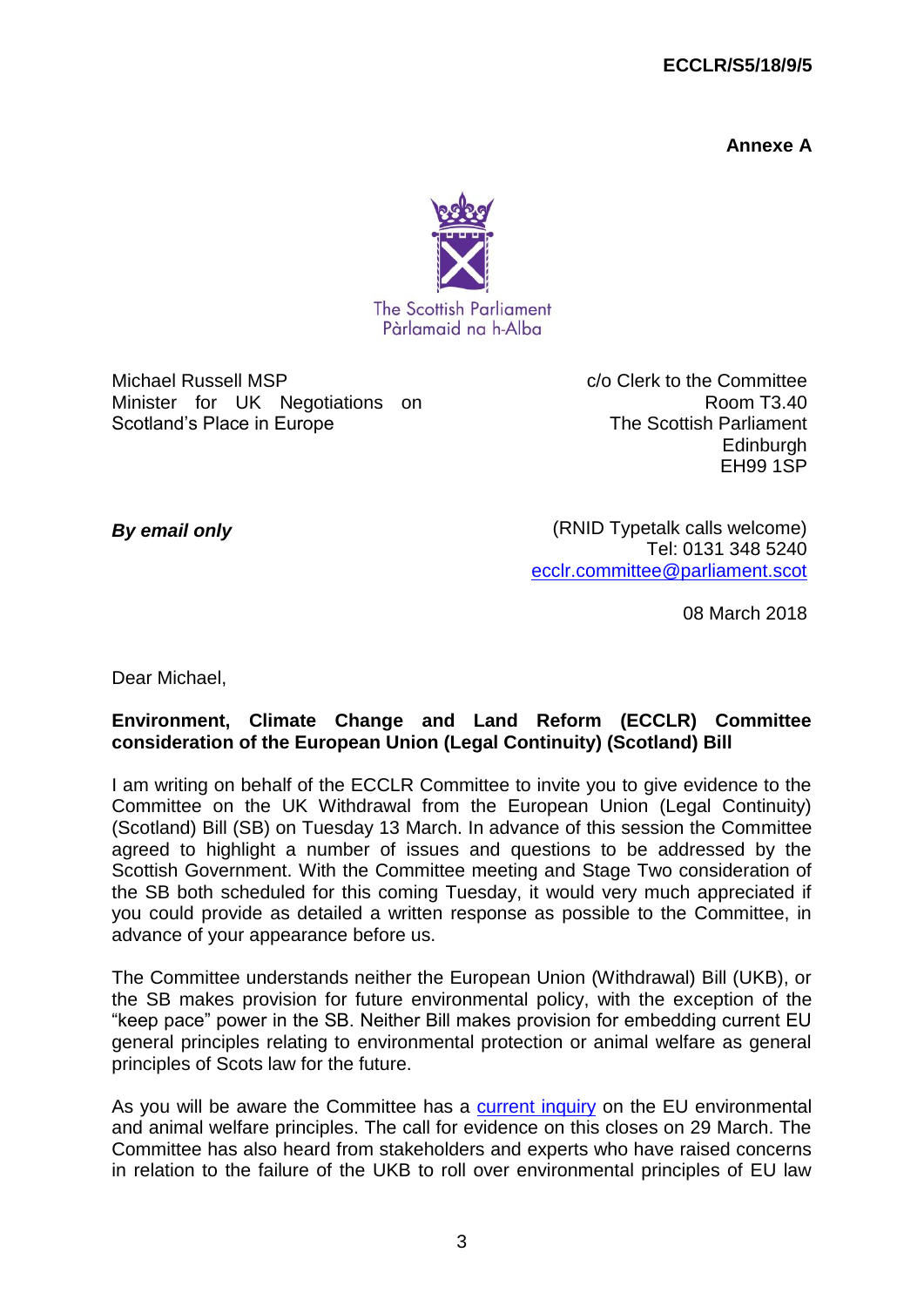into UK law and some stakeholders have called for the Bill to convert all EU environmental law, including environmental principles, into UK law. Many stakeholders consider the absence of provisions in the SB to incorporate those principles into domestic law following the UK's exit from the EU to be a critical gap.The Committee is also aware of evidence from Scottish Environment LINK to the Finance and Constitution Committee on its inquiry into the SB.

EU environmental principles are enshrined in Article 191(2) of the Treaty of the Functioning of the EU (TFEU) and provisions about animal sentience were introduced in 2009 by the Lisbon Treaty and are now included in Article 13 of the TFEU.

The Committee understands the SB makes provision for retention of the EU Charter of Fundamental Rights (which references environmental protection as a core human right under Article 37). However, it does not explicitly retain EU and environmental welfare principles and it does not address the environmental governance gap arising from the UK's exit from Europe or the loss of functions performed by EU bodies.

**The Committee wishes to understand if the Scottish Government considers there is a need for domestic law to be underpinned by the overarching EU environmental principles and recognition of animals as sentient beings. The Committee also wishes to understand:**

- **Why the Scottish Government has not explicitly referenced EU environmental and animal welfare principles in the provisions of the SB?**
- **How this does or does not ensure the continuity of law? and,**
- **What the implications of not including these provisions may be?**

The Committee is unclear how this gap in the provisions of the SB sits alongside the statement of the Cabinet Secretary for the Environment, Climate Change and Land Reform, that Scottish Government would do everything in its power "to maintain, protect and enhance our environment" and that "these (environmental) principles sit at the heart of Scotland's approach to environmental policy in the future"; "without them, we risk lagging behind and diverging from the ambitions of our European allies as well as missing key tools that can help us to meet international ambitions such as the UN Sustainable Development Goals".

**The Committee is also concerned to understand the view of the Scottish Government with regard to environmental governance and the need to maintain, as a minimum, the same level of environmental standards in Scotland, following the UK's exit from the EU and the need to ensure effective enforcement mechanisms and sanctions for non-compliance are in place. The Committee understands the SB does not address this and does not include a commitment to address it.**

In addition to the questions above the Committee would welcome a view from the Scottish Government on the following points: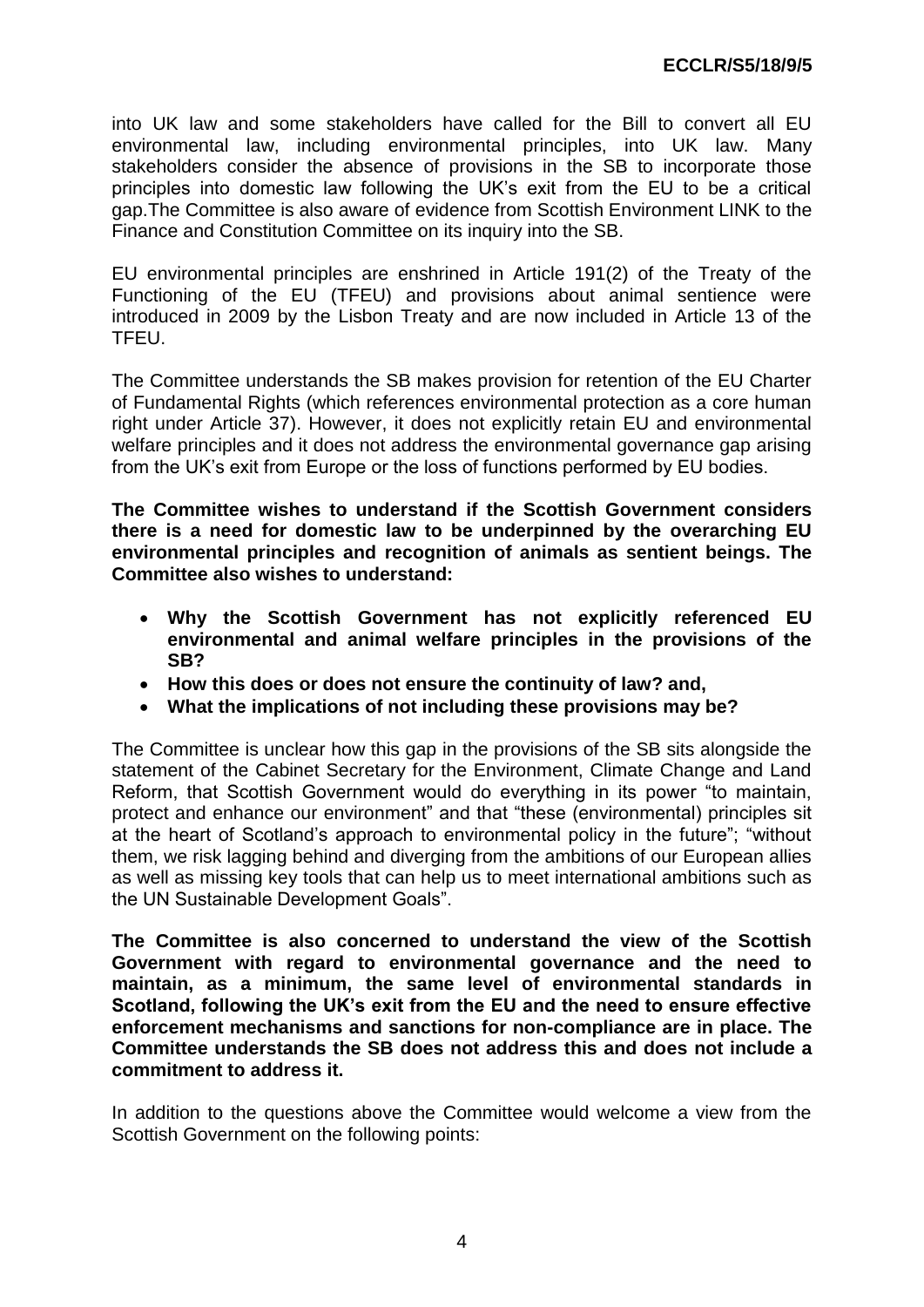#### **"Keep Pace" power to follow EU law developments post exit**

The Committee understands Section 13 of the SB delegates power to the Scottish Ministers to make provision: corresponding to provision in an EU regulation; EU tertiary legislation or an EU decision; for the enforcement of these EU laws or to make them effective; to implement EU Directives. This would allow Scottish Ministers to follow the direction of EU environmental law post exit if it chooses to do so, on a case by case basis. However, the Committee also understands this power is not a means by which the general principles of EU law set out in Articles 11 or 191 – 193 TFEU or Article 37 of the Charter of Fundamental Rights can be embedded as general principles in Scots law. **The Committee would welcome confirmation of the Scottish Government's understanding of this. The Committee would also welcome an explanation from the Scottish Government as to how it anticipates this working in relation to the policy areas covered by the Committee.**

#### **Protection of the current position regarding EU general principles inherent in retained EU law**

Both the SB and the UKB provide that retained EU law will carry with it EU general principles that had effect in EU law on exit and have been recognised by the European Court of Justice in a case decided before exit day, but the Bills express this in different ways. **The Committee wishes to understand why there is a difference in approach and whether it has any practical effect. The Committee would welcome a view from the Scottish Government on this.**

There is a difference between the two Bills in how individuals will be able to vindicate their rights under general EU principles inherent in retained EU law. Section 7 of the SB suggests that it would not be possible to raise a challenge once Directives have been converted into retained devolved EU law. This issue does not arise in the UKB because it cuts off all existing rights of challenge based on incompatibility with the general principles of EU law. It is not clear to the Committee how the removal of the ability to challenge validity of EU law from which devolved retained EU law derives (section 7(1)) sits with the general preservation of rights of action with regard to the general principles of EU law (section 5(2)). **The Committee would welcome the Scottish Government's view on this.**

#### **The Charter of Fundamental Rights**

Article 37 of the Charter of Fundamental Rights provides: "A high level of environmental protection and the improvement of the quality of the environment mist be integrated into the policies of the Union and ensured in accordance with the principle of sustainable development." The Committee understands Section 5(4) provides that the retained Charter can be modified by the subordinate legislation powers under the Bill, or by future provision, therefore the retained Charter is not permanently embedded in Scots law post exit. **The Committee would welcome the Scottish Government's view on this.**

#### **Interpretation of retained EU law and retained general principles of EU Law**

Section 10 of the SB and clause 6 of the UKB set out rules on interpretation of retained EU law and retained general principles. Both appear to make substantially the same provision, although there is a presentational difference in the drafting. It appears to the Committee in the SB courts may have regard to decisions of the